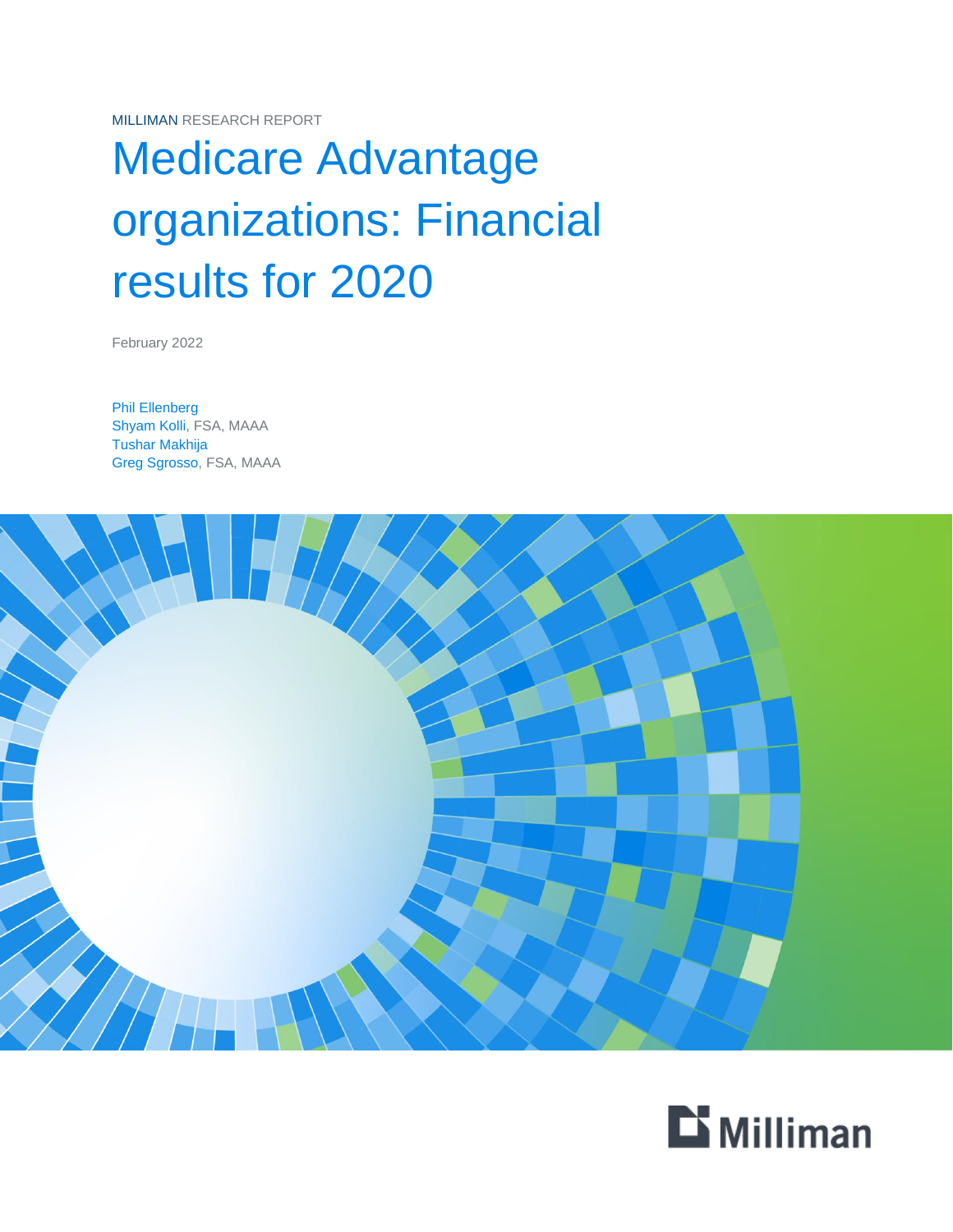### **Table of Contents**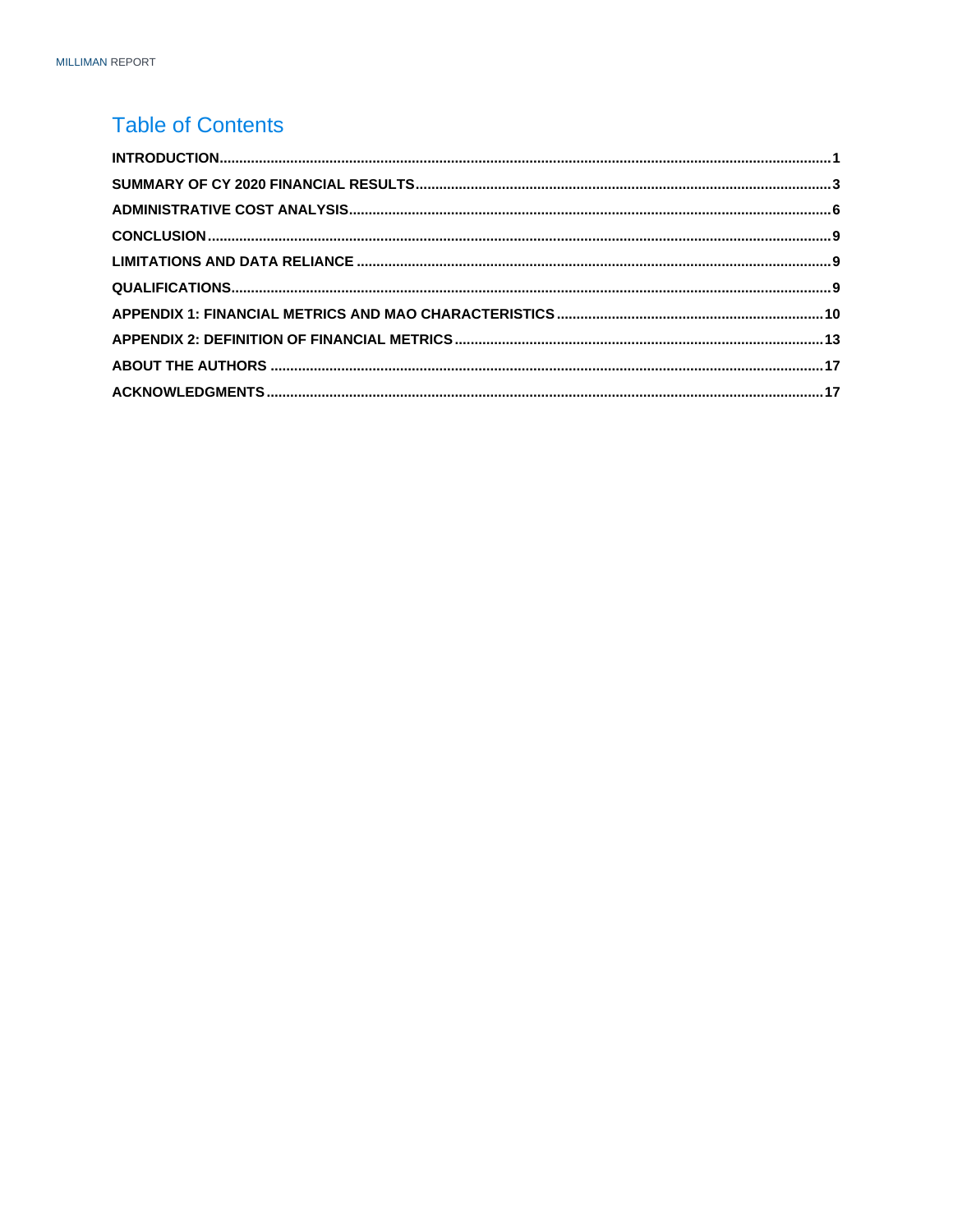### <span id="page-2-0"></span>**Introduction**

Medicare Advantage (MA) is a government-sponsored program that offers an alternative to traditional fee-for-service (FFS) Medicare, where private health plans, otherwise known as Medicare Advantage organizations (MAOs), provide benefits to Medicare beneficiaries. MAOs offer several different network-based plan designs in their defined service areas, with differing additional benefits, levels of member cost sharing, Part D coverage, and member premiums.

MA has grown in popularity since its inception in 1997 as Medicare+Choice, expanding significantly in the last 10 years, from 26% of Medicare-eligible members in 2012 to 42% in 2021. <sup>1</sup> MAOs contract with the Centers for Medicare and Medicaid Services (CMS) to deliver and manage the healthcare benefits under the Medicare program as well as their administrative costs and profit in exchange for predetermined capitation revenue. The federal government largely funds the cost of the program, with the revenue received by private plans based on laws, regulations, and an underlying bidding process established, regulated, and overseen by CMS. <sup>2</sup> Members may also pay a monthly premium depending on the plan design and the capitation revenue.

Most benefit plans offer coverage for additional benefits not covered by traditional FFS Medicare. Services like eyeglasses or contacts, hearing aids, dental, transportation, over-the-counter (OTC) drugs, and gym memberships are a few of the more common additional benefits provided by MAOs. Plans can also customize their benefit packages to offer certain benefits to a subset of chronically ill enrollees.

In addition to offering additional benefits, MAOs can offer Medicare-covered services at cost sharing below traditional FFS Medicare. Traditional FFS Medicare includes a Part A inpatient hospital deductible and daily coinsurance (for more than 60 days) while MAOs may require the member to pay a copay upon hospital admittance or for the first few days of the stay. Traditional FFS Medicare also includes a Part B deductible and 20% coinsurance that applies to hospital outpatient and physician services while MAOs may require fixed copays that may vary by type and place of service. MA also includes prescription drug coverage through Part D (MAPD). Most MAO benefit plans include Part D as part of the benefit plan. Part D is funded by member premiums and also by the federal government through subsidies by CMS. There are certain programs within Part D where the MAO is not at risk, such as Low-Income Cost Sharing (LICS), the Coverage Gap Discount Program (CGDP), and federal reinsurance. MAOs receive prospective payments for these programs that are trued up at the end of the year.

Standard Part D coverage includes a deductible, 25% coinsurance up to the Initial Coverage Limit (ICL), 25% above the ICL with prescription drug manufacturers paying 70% of the brand-name drug costs, and catastrophic coverage. MAOs can differentiate their Part D coverage through their formularies and member cost sharing, generally below the ICL.

MAOs are licensed health insurance entities and are required to file a statutory annual statement with the state insurance regulator. The statutory annual statement is a standard reporting structure developed and maintained by the National Association of Insurance Commissioners (NAIC), with prescribed definitions allowing comparisons among various reporting entities.

This is the second annual iteration of the Medicare report, reflecting financial information for calendar-year (CY) 2020 and analysis related to administrative costs reported by the MAOs. The first iteration addressed CY 2019 experience and can be obtained from th[e Milliman website.](https://www.milliman.com/en/insight/medicare-advantage-financial-results-for-2019-december-2020) The methodology used to generate this year's report is substantially consistent with the prior year's report.

<sup>1</sup> Kaiser Family Foundation. Medicare Advantage in 2021: Enrollment Update and Key Trends, Figure 1. Kaiser Family Foundation. Retrieved February 9, 2022, from [https://www.kff.org/medicare/issue-brief/medicare-advantage-in-2021-enrollment-update-and-key-trends/#Figure1.](https://www.kff.org/medicare/issue-brief/medicare-advantage-in-2021-enrollment-update-and-key-trends/#Figure1)

<sup>&</sup>lt;sup>2</sup> Friedman, J.M., Swanson, B.L., Yeh, M., & Cates, J. (February 2020). State of the 2020 Medicare Advantage Industry: As Strong as Ever. Milliman Research Report. Retrieved February 9, 2022, fro[m https://us.milliman.com/en/insight/state-of-the-2020--medicare-advantage-industry-as-strong-as-ever.](https://us.milliman.com/en/insight/state-of-the-2020--medicare-advantage-industry-as-strong-as-ever)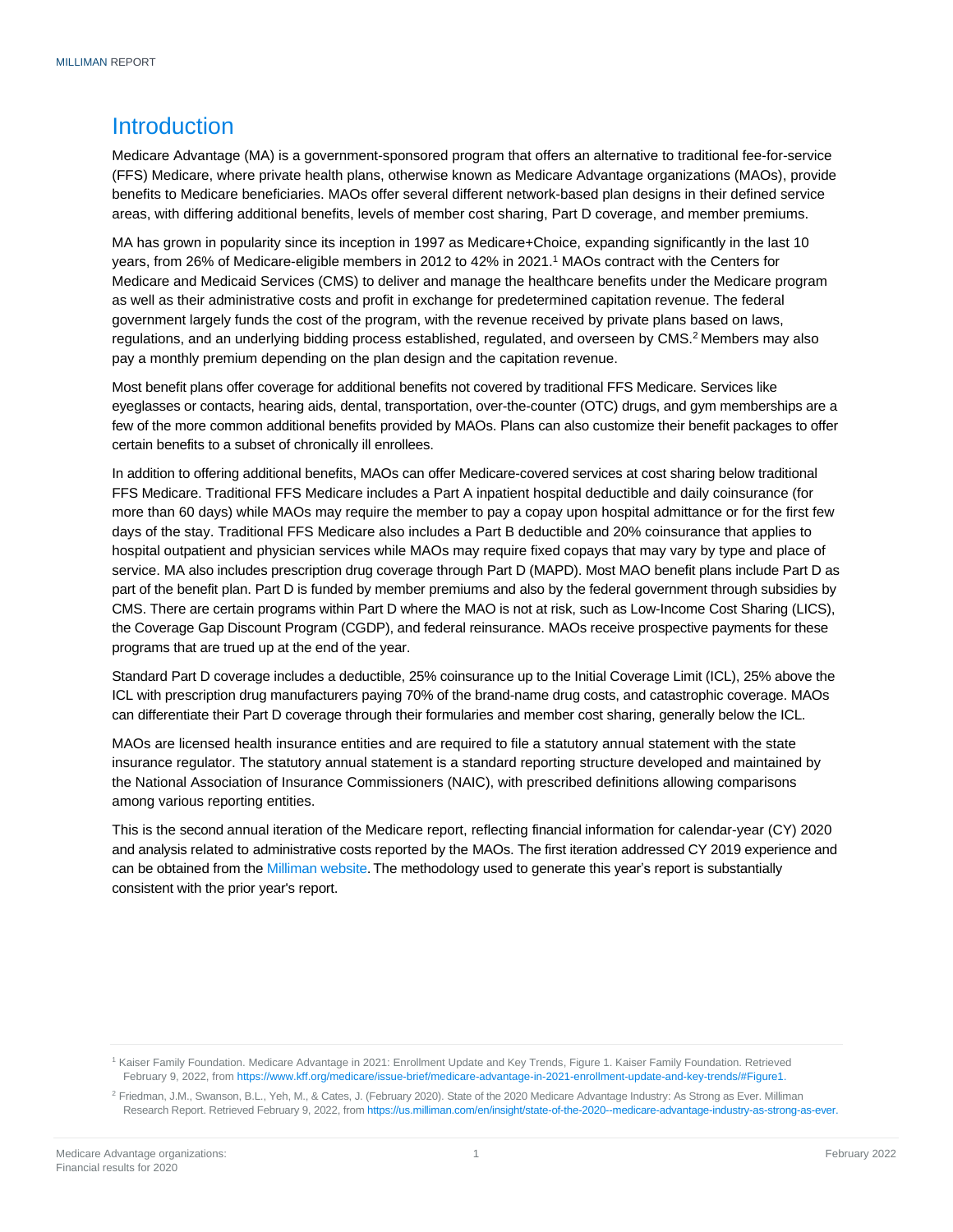This report summarizes the CY 2020 experience for selected financial metrics of organizations reporting Medicare Advantage experience under the Title XVIII Medicare line of business on the NAIC annual statement. We compiled this information from the reported annual statements.<sup>3</sup> Individual reporting entities may be excluded from this report for the following reasons:

- Did not submit a health annual statement
- Reported less than \$10 million in annual Medicare (Title XVIII) revenue
- Otherwise omitted from the NAIC database of health annual statements utilized for this report

The primary purpose of this report is to provide reference and benchmarking information for certain key financial metrics used in the day-to-day analysis of MAO financial performance. This report summarizes the financial results on a composite basis for all reporting MAOs.

- Appendix 1 provides additional detail and stratifications of the financial metrics presented in this report.
- <span id="page-3-0"></span>Appendix 2 provides the methodology and assumptions utilized in developing the metrics presented in this report.

<sup>3</sup> National Association of Insurance Commissioners. Annual Statement Database, as delivered by S&P Global, Inc, all rights reserved.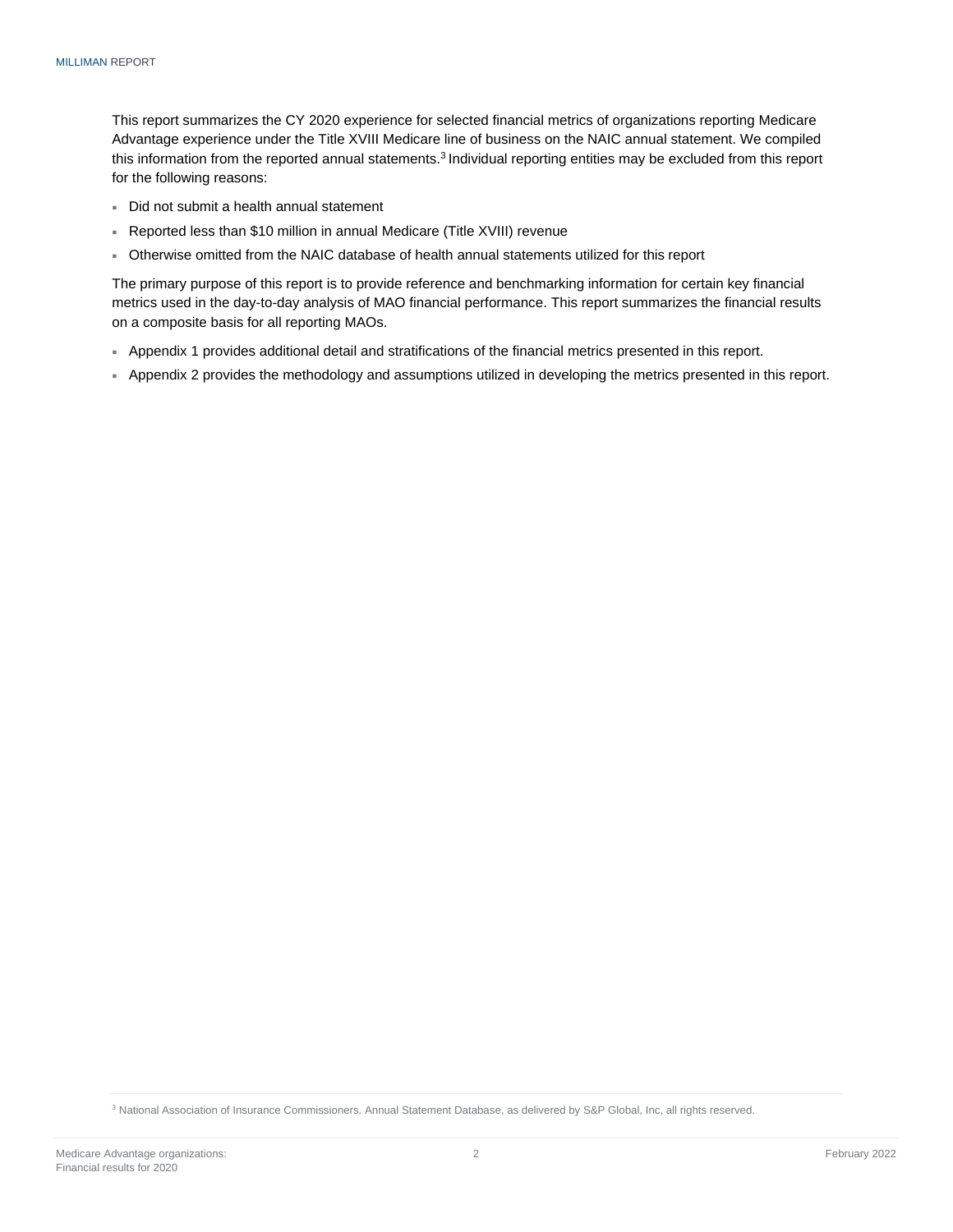### Summary of CY 2020 financial results

The CY 2020 financial information analyzed for this report comprises information for 374 reporting entities across 43 states compared to 333 entities across 42 states in 2019. Information from Alaska, Delaware, Montana, North Dakota, South Dakota, Vermont, and Wyoming was not represented, primarily because the reporting entities in these states were excluded based on the filtering criteria used for this report (described in the following paragraph). The COVID-19 pandemic had an impact on the financial results of MAOs in 2020 due to the decreased utilization of healthcare services observed starting in March 2020. This can be observed in the improved underwriting ratios for MAOs in 2020 compared to 2019. We retrieved the annual statements from an online database. In addition to the limiting criteria used to select companies in this report, certain MAOs may be omitted from this report because of their exclusions from the online database.

The MAO financials included in this report comprise information from MA only and MAPD plans. We compiled the financial data for the MAOs to produce outcomes of key financial metrics for various company groupings. We summarized the distribution of results to allow for user reference and benchmarking purposes. Unless otherwise stated, only companies with at least \$10 million in MA revenue were used in this analysis.

The primary financial metrics we analyzed for this report include the medical loss ratio (MLR), administrative loss ratio (ALR), underwriting (UW) ratio, and risk-based capital (RBC) ratio. The selected metrics focus primarily on the income statement values of the financial statement, except for the RBC ratio, which is a capital (or solvency) measure. Appendix 2 of this report documents the methodology and formulas behind these metrics.

Figure 1 summarizes the composite CY 2020 financial results for the 374 companies meeting the criteria selected for this study. The total MA revenue base represents approximately \$247 billion with achieved underwriting gains of 4.7%. The positive UW ratio of 4.7% represents a composite across identified MAOs, with considerable variances by individual MAOs.



#### **FIGURE 1: COMPOSITE CY 2020 FINANCIAL RESULTS**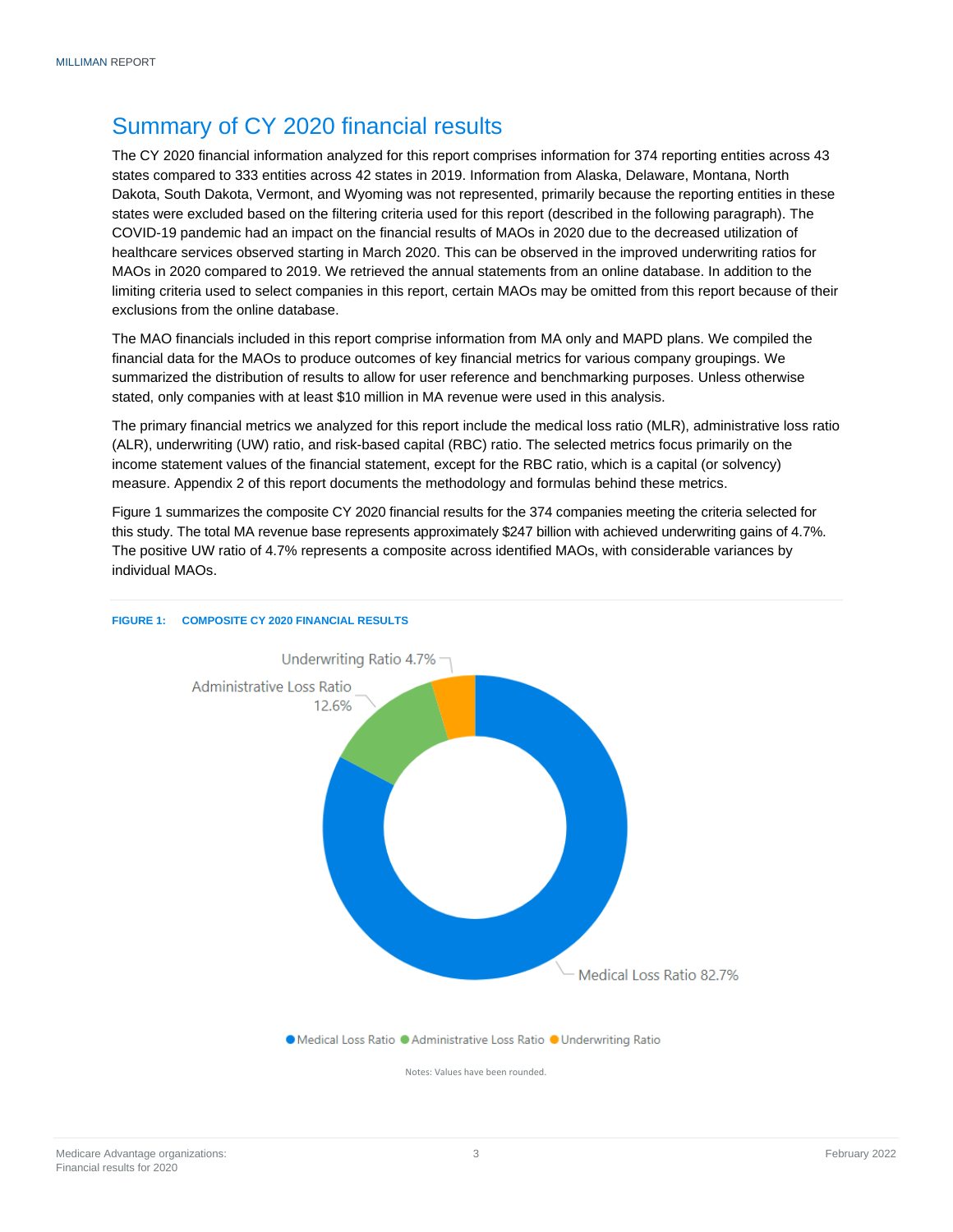Figure 2 shows the distribution of MAOs within ranges of UW ratios specific to CY 2020, indicating slightly more than 66% (247 MAOs) of the MAOs reported gains, with the remaining MAOs reporting underwriting losses. Forty-four percent of the MAOs reported an underwriting margin within a range of plus or minus 5%. Despite an increase in UW ratio from 3.3% overall in 2019 to 4.7% overall in 2020, the distribution looks quite similar between the two years.



Over the past five years, the growth in aggregate MA revenue reflects a 62% increase. The main drivers of the revenue growth include the year-to-year increase in CMS benchmark revenue coupled with the enrollment growth in the MA market. Enrollment included in the report increased by 37% over the same five-year period, with the largest year-over-year increase of over 9% growth in the years 2018 and 2020. Figure 3 summarizes the composite financial results for the most recent five-year period. The companies in each year are not the same; however, the criteria used to select the companies are consistent from year to year.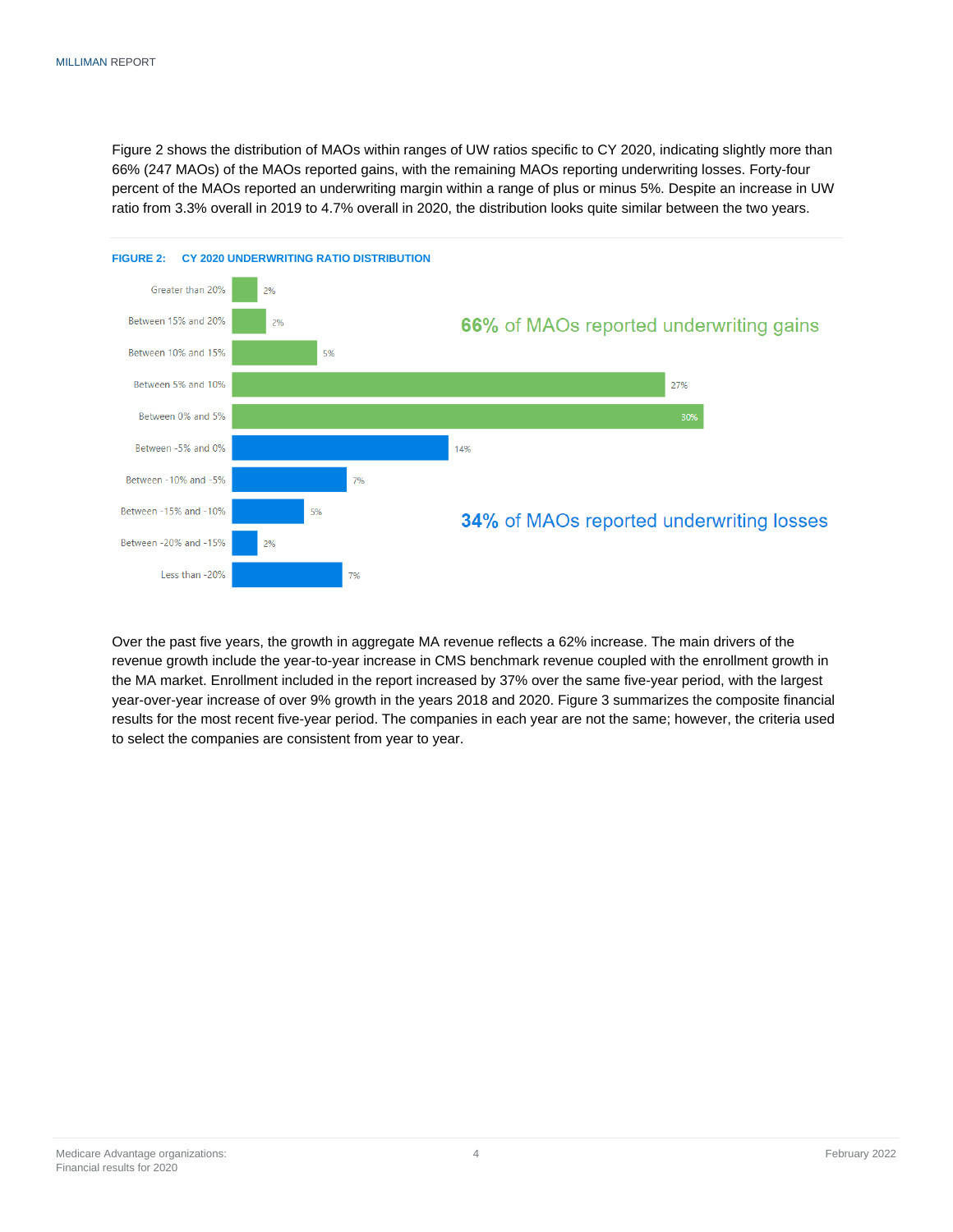

Several observations on the MA market can be made over the most recent five years:

- Since CY 2016, the composite UW ratio has been greater than 3.0% in four of the last five years.
- The aggregate ALR fluctuated between 11.1% and 12.6% from CY 2016 through CY 2020. As expected, the two lowest ALR years in this period were in CY 2017 (when there was a moratorium on the Health Insurance Providers Fee [HIPF]) and in CY 2019 when the HIPF was suspended until CY 2020. The HIPF has ultimately been suspended going forward.<sup>4</sup>
- Risk-based capital ratios increased from 539% in CY 2016 to 654% in CY 2020.
- The MLR was stable and between 84.5% and 85.7% from CY 2016 to CY 2019 but dropped to a new low of 82.7% in CY 2020 due to the decrease in utilization of services as a result of the COVID-19 pandemic.

Please note the MLR calculated throughout this report is the MLR formula as defined in Appendix 2 and not the CMS MLR formula used for MLR rebates. It is consistent with how it's reported on statutory annual statements and does not make the adjustments that CMS allows for credibility, quality, and taxes and fees.

While Figure 3 illustrates the overall changes in the underwriting results over the last five years, it is also important to understand how the underwriting results have varied across MAOs. Figure 4 illustrates the distribution of underwriting results in the MA market for each calendar year from the MAOs included in our analysis.

<sup>4</sup> See the Consolidated Appropriations Act, 2016, available at [https://www.congress.gov/bill/114th-congress/house-bill/2029/text.](https://www.congress.gov/bill/114th-congress/house-bill/2029/text)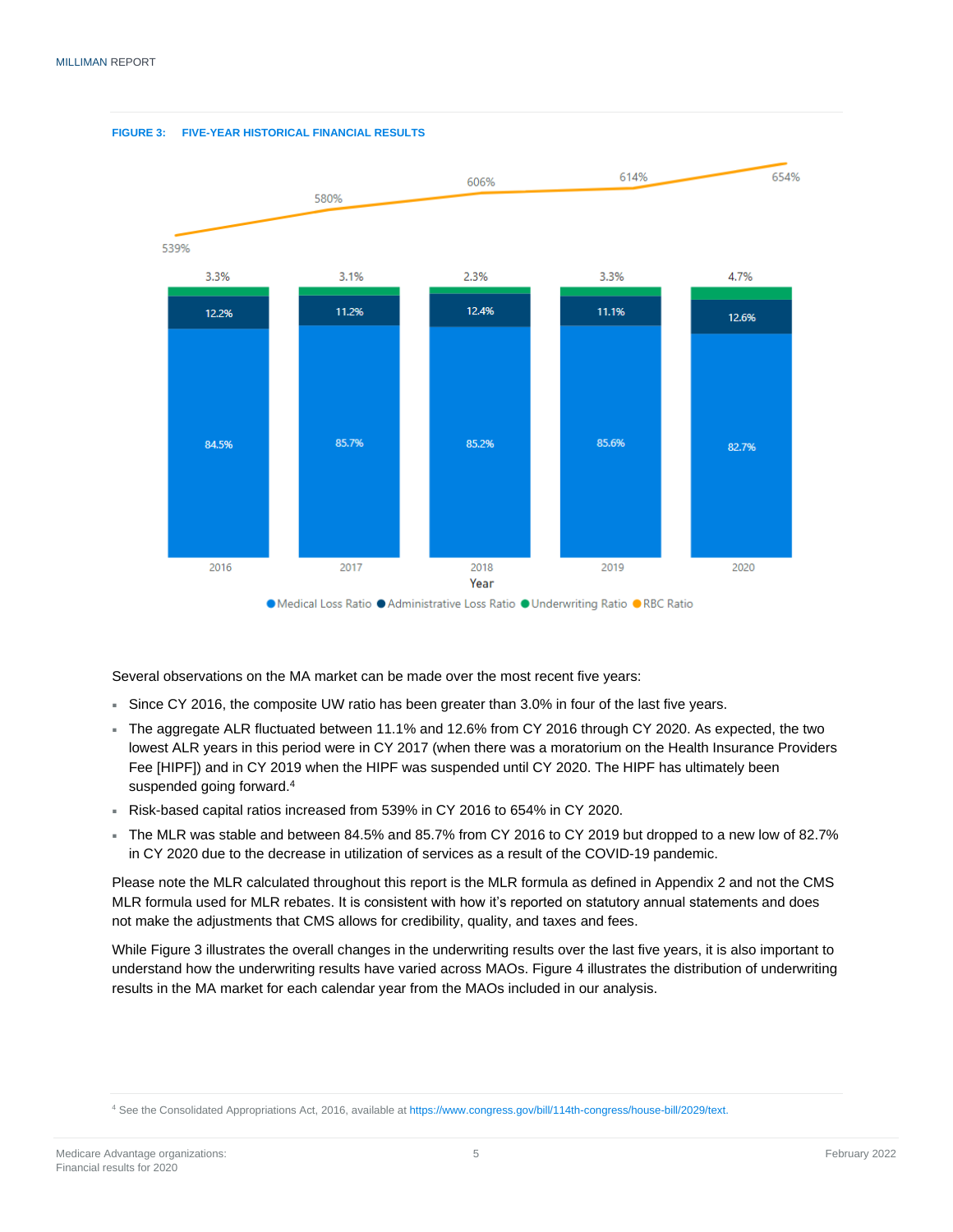

**FIGURE 4: DISTRIBUTION OF UNDERWRITING RESULTS BY YEAR**

The composite UW ratio increased over the five-year historical period from 3.3% in CY 2016 to 4.7% in CY 2020. The percentage of MAOs reporting gains increased, while the percentage of MAOs reporting losses decreased over time. The composite UW ratio reported by the MAOs in CY 2020 represents an aggregate underwriting gain of approximately \$11.5 billion in relation to the \$247 billion of revenue.

### <span id="page-7-0"></span>Administrative cost analysis

#### **MEDICARE ADVANTAGE-FOCUSED MAOS**

The previous section of this report contains analyses of key financial metrics for 374 MAOs that reported operations in the Medicare Title XVIII line of business, based on page 7 of the NAIC annual statement (Analysis of Operations by Line of Business). This section examines the administrative expenses reported by the MAOs on the Underwriting and Investment Exhibit Part 3 Analysis of Expenses page. This information is only reported at an aggregate MAO level and detailed administrative expense information is not stratified by line of business (e.g., Medicare). Therefore, the results presented in this section of the report are limited to the 195 MAOs that are defined as MA-focused in the database used for this summary. The ALRs reported by the MA-focused MAOs were relatively consistent with the remaining 179 MAOs, which were defined as non-MA-focused. The 195 MA-focused MAOs account for approximately 69% of the MA revenue summarized for purposes of this report, with an average 12.7% ALR. The remainder of this section summarizes the reported administrative costs for only the MA-focused MAOs.

#### **SUMMARY OF RESULTS**

The primary expense categories used in the Analysis of Operations by Line of Business page include the claim adjustment expenses (CAE) and general administrative expenses (GAE). The CAE and GAE categories are further stratified by additional subcategories of expenses in the Underwriting and Investment Exhibit Part 3 Analysis of Expenses page, which is the basis of the administrative expense categories illustrated in this administrative cost analysis. Figure 5 summarizes the CY 2020 administrative expenses by quartile of ALR performance for the 195 companies with an MA focus. The administrative expenses are stratified by administrative cost categories summarized from the Underwriting and Investment Exhibit Part 3 Analysis of Expenses page.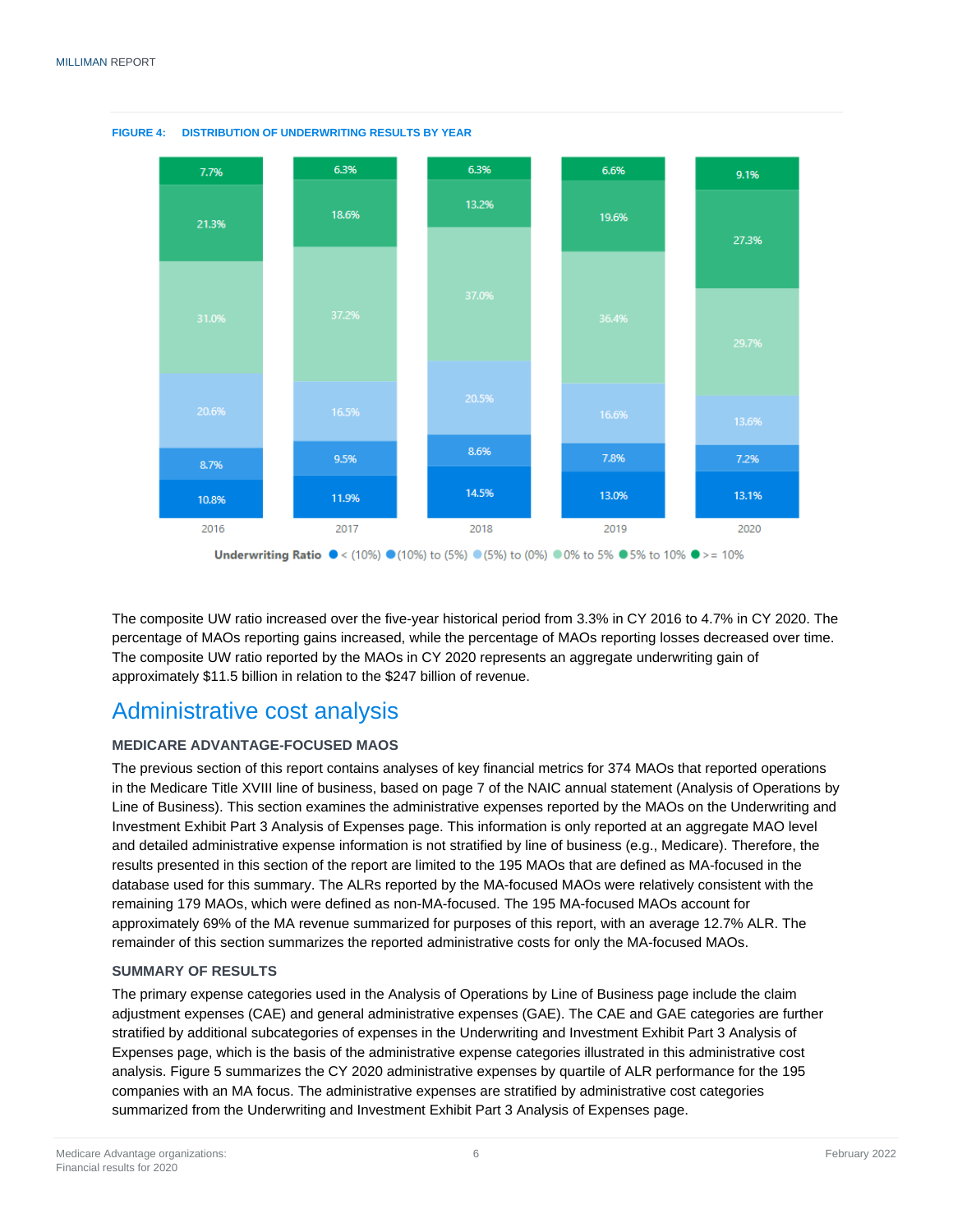

**FIGURE 5: ADMINISTRATIVE LOSS RATIO BY QUARTILE OF ALR PERFORMANCE**

● Human Capital ● Operating Expenses ● Outsourcing ● Taxes/fees/others

Note: Values have been rounded.

In composite, MAOs grouped in the fourth quartile have higher administrative loss ratios across all expense types compared to MAOs grouped in the first, second, and third quartiles. <sup>5</sup> Between the third and fourth quartiles, human capital (costs related to salaries, wages, and other items specific to in-house staffing resources) and operating expenses account for most of the increase in administrative costs, although other expense types also increase steadily from quartile to quartile.

Figure 6 summarizes the administrative cost per member per month (PMPM) for the most recent five-year period for all companies matching the inclusion criteria indicated in this report.

<sup>5</sup> A quartile is a cut point dividing the number of data points in a data set into four parts, or quarters, of roughly equal size.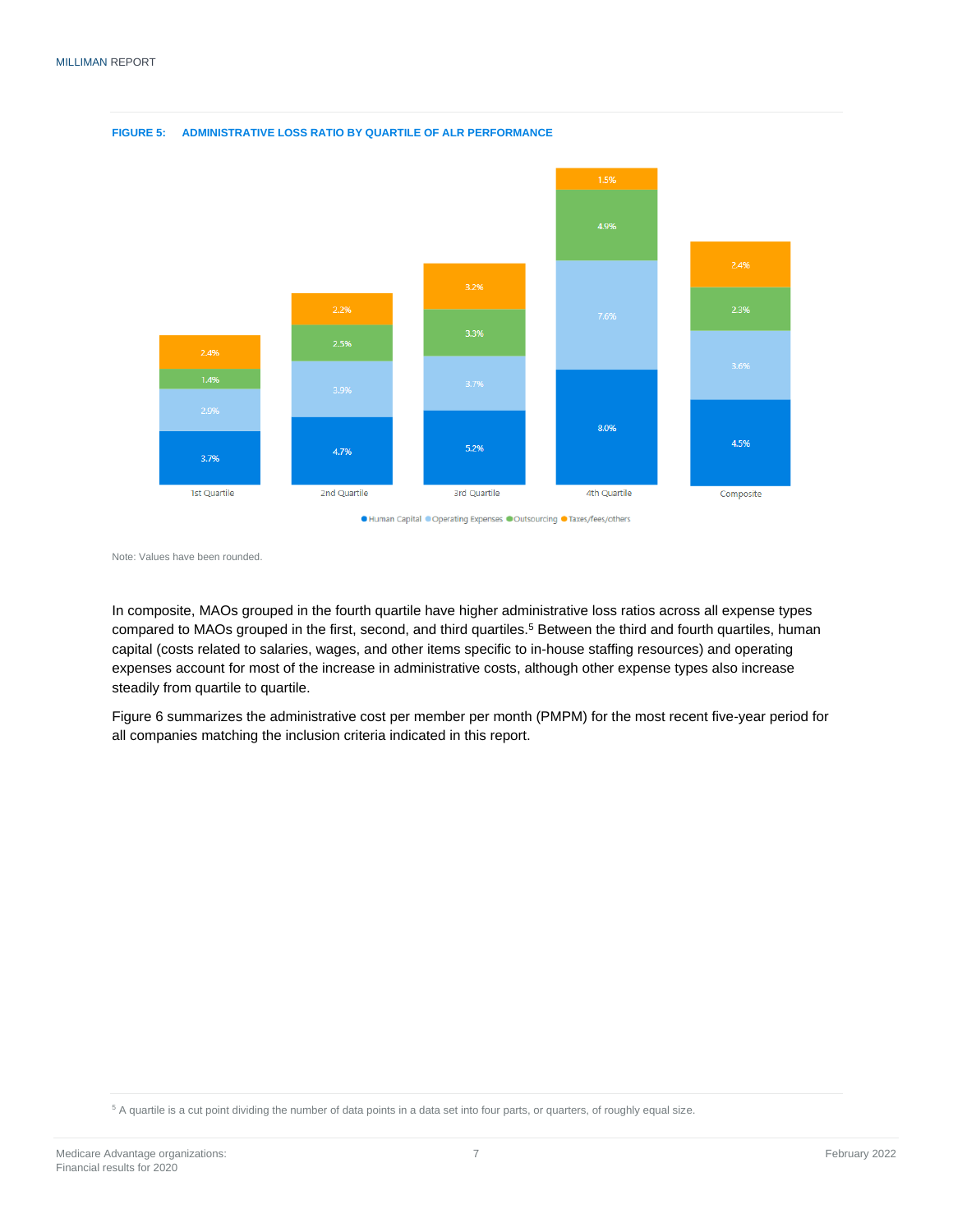



Note: Values have been rounded.

Figure 6 illustrates an overall increase in the reported administrative cost on a PMPM basis from CY 2016 to CY 2020. There was a significant increase in the administrative cost PMPM from CY 2017 to CY 2018 and from CY 2019 to CY 2020. The average annualized increase in the median is approximately 6.4% from CY 2016 to CY 2020. The percentiles illustrated are less sensitive to outliers and changes in reported administrative expense for the largest health plans.

<span id="page-9-0"></span>The PMPM increase from CY 2016 to CY 2020 is likely attributable to general inflationary trends as well as changes in the membership covered by the MAOs in this study, such as the increase in the number of beneficiaries in special needs plans (SNPs), which have higher claim and administrative costs. The range of administrative cost PMPMs over the years is likely attributable to a combination of drivers such as more start-ups entering the market with higher fixed administrative costs in the initial years; increased prevalence of SNPs, which require more intensive member care coordination; and/or other enrollment changes that can affect the PMPMs. As expected, the two lowest ALR years in this period were in CY 2017 (when there was a moratorium on the HIPF) and in CY 2019 when the HIPF was suspended until CY 2020.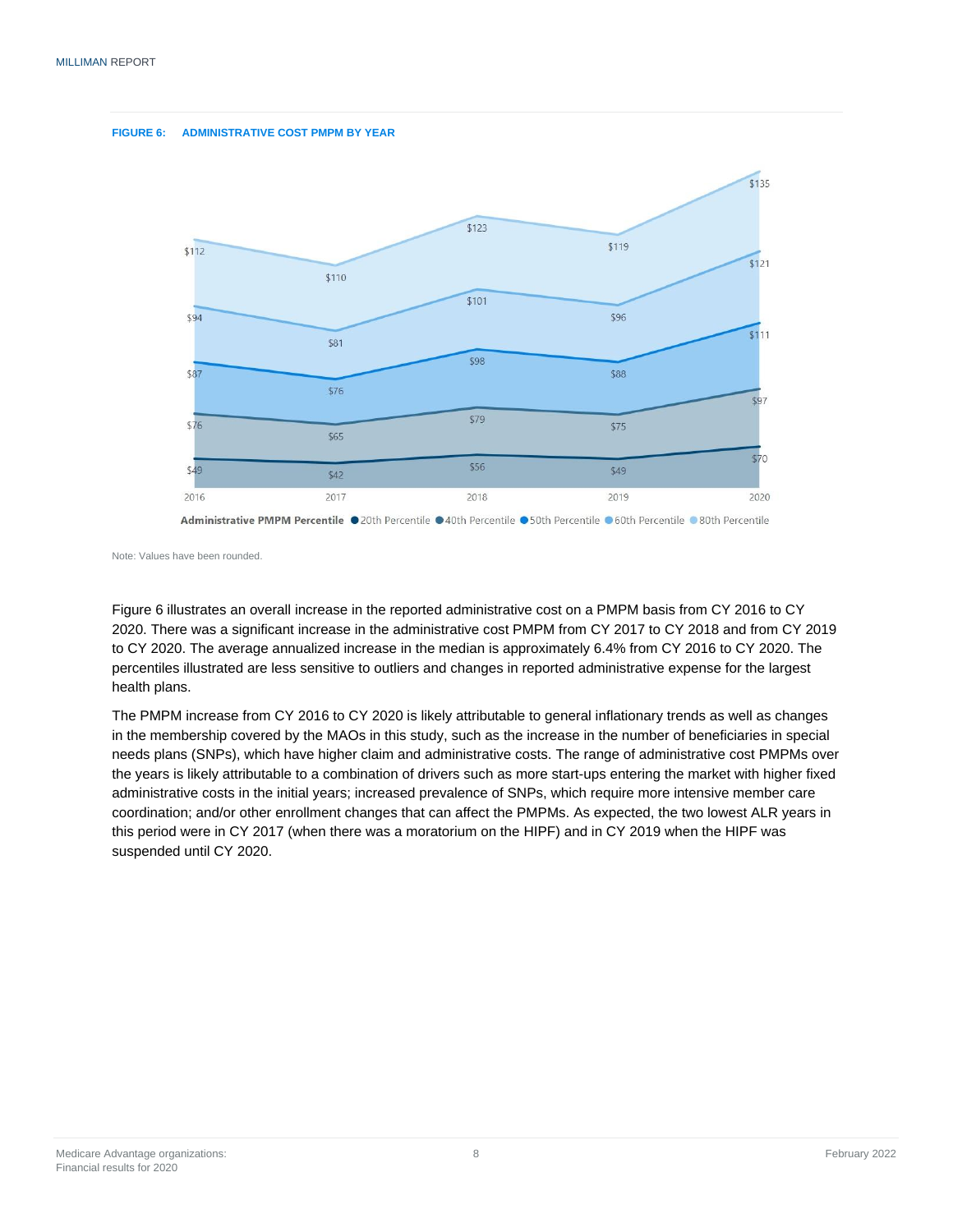### **Conclusion**

More than 40% of people age 65 and older in the United States enroll in MA.<sup>6</sup> With Baby Boomers aging into Medicare, combined with new additional benefits, benefit flexibility allowed by CMS, and lower premiums each year, the MA market will continue to grow and play an even bigger role in the Medicare market. The Congressional Budget Office (CBO) predicts MA penetration will increase to 51% of the Medicare market over the next decade.<sup>6</sup> The results in this analysis show the majority of MAOs were profitable in 2020. MAOs are an integral part of the delivery system for Medicare-eligible enrollees, and their financial results will help us understand the viability and the continued sustainability of private health insurers in the MA market.

The results in this report provide reference and benchmarking information for certain key financial metrics used in the day-to-day analysis of MAO financial performance. It is likely that the COVID-19 public health emergency will significantly impact the financial results in CY 2021 and possibly beyond.

### <span id="page-10-0"></span>Limitations and data reliance

We compiled the results contained in this report using data and information obtained from the statutory annual statements for MAOs filed with the respective state insurance regulators. We retrieved the annual statements from an online database on August 11, 2021. In addition to the limiting criteria used to select companies in this report, certain MAOs may be omitted from this report because of the timing of annual statement submissions or their exclusions from the online database.

Milliman has developed certain models to estimate the values included in this correspondence. The intent of the models was to estimate the MAO financial results presented in this report. We have reviewed the models, including their inputs, calculations, and outputs, for consistency, reasonableness, and appropriateness to the intended purpose and in compliance with generally accepted actuarial practice and relevant actuarial standards of practice (ASOP). The models rely on data and information as input to the models. We have relied upon certain data and information for this purpose and accepted it without audit. To the extent that the data and information provided is not accurate, or is not complete, the values provided in this report may likewise be inaccurate or incomplete. Milliman's data and information reliance includes the NAIC annual statement database. The models, including all input, calculations, and output, may not be appropriate for any other purpose

This report is intended for informational purposes only. Milliman makes no representations or warranties regarding the contents of this report. Likewise, readers of this report are instructed that they are to place no reliance upon this report that would result in the creation of any duty or liability under any theory of law by Milliman or its employees to third parties.

The views expressed in this research paper are made by the authors and do not represent the opinions of Milliman, Inc. Other Milliman consultants may hold alternative views and reach different conclusions from those shown.

### <span id="page-10-1"></span>**Qualifications**

Guidelines issued by the American Academy of Actuaries require actuaries to include their professional qualifications in all actuarial communications. Shyam Kolli and Greg Sgrosso are members of the American Academy of Actuaries and meet the qualification standards for performing the analyses in this report.

<sup>6</sup> Kaiser Family Foundation, op cit.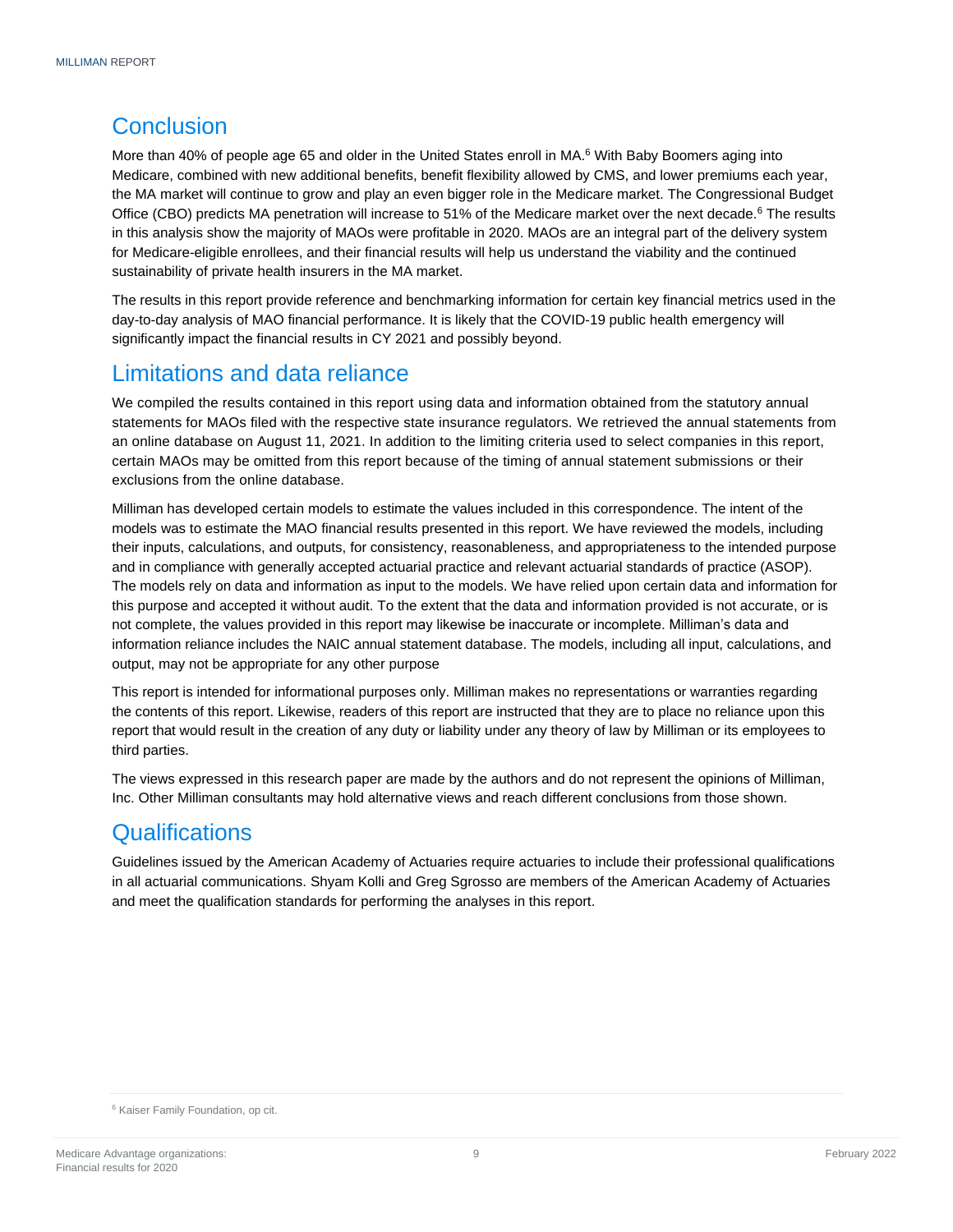### <span id="page-11-0"></span>Appendix 1: Financial metrics and MAO characteristics

In addition to the figures illustrated in the body of this report, we analyzed the financial metrics stratified by certain MAO characteristics to understand the potential impact that these characteristics have on the reported financial results. The figures in Appendix 1 illustrate the following financial metrics and MAO characteristics:

#### **FINANCIAL METRICS**

- Medical loss ratio
- Underwriting ratio
- Risk-based capital ratio
- Administrative loss ratio

#### **MAO CHARACTERISTICS**

- Annual Medicare revenue
- Annual Medicare revenue PMPM
- MAO type (Medicare-focused versus all other MAOs)
- Underwriting gain/loss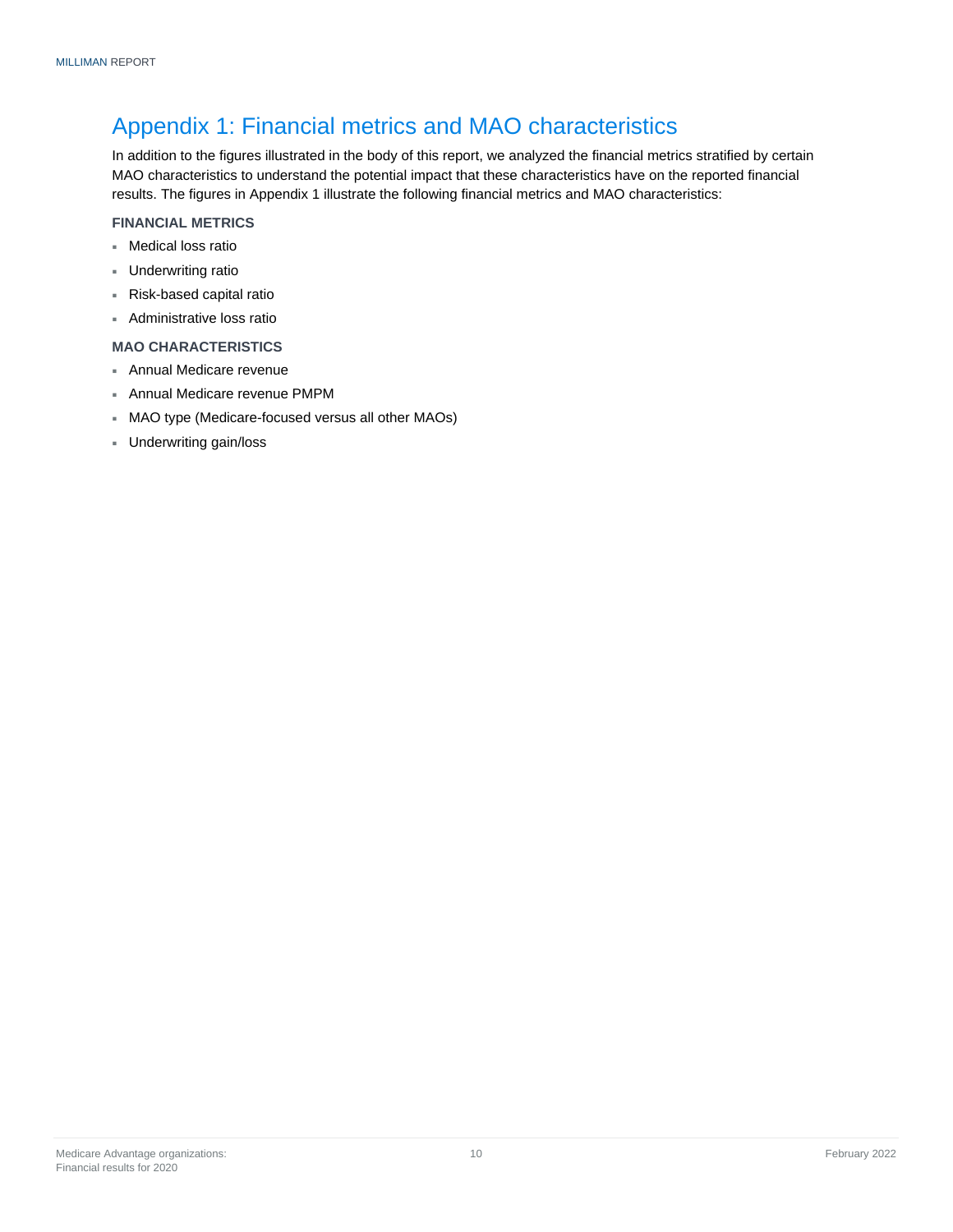| <b>FIGURE 7: MEDICAL LOSS RATIO: CY 2020 RESULTS</b> |                                          |     |                         |                   |      |      |      |      |             |
|------------------------------------------------------|------------------------------------------|-----|-------------------------|-------------------|------|------|------|------|-------------|
|                                                      |                                          |     | <b>REVENUE</b><br>(INS) | <b>PERCENTILE</b> |      |      |      |      |             |
| <b>GROUPING</b>                                      | <b>CATEGORY</b>                          | N   | <b>BILLIONS)</b>        | <b>MEAN</b>       | 10TH | 25TH | 50TH | 75TH | <b>90TH</b> |
| <b>COMPOSITE</b>                                     | <b>COMPOSITE</b>                         | 374 | 246.77                  | 83%               | 76%  | 80%  | 83%  | 88%  | 94%         |
| <b>ANNUAL</b>                                        | \$10 MILLION TO \$100<br><b>MILLION</b>  | 147 | 5.82                    | 86%               | 73%  | 78%  | 83%  | 93%  | 104%        |
| <b>REVENUE</b>                                       | \$100 MILLION TO \$500<br><b>MILLION</b> | 122 | 30.85                   | 84%               | 76%  | 80%  | 84%  | 88%  | 91%         |
|                                                      | \$500 MILLION TO \$1<br><b>BILLION</b>   | 47  | 36.04                   | 83%               | 78%  | 81%  | 83%  | 86%  | 87%         |
|                                                      | <b>MORE THAN \$1</b><br><b>BILLION</b>   | 58  | 174.06                  | 82%               | 78%  | 81%  | 83%  | 85%  | 89%         |
| <b>REVENUE</b>                                       | <b>LESS THAN \$900</b>                   | 85  | 17.80                   | 84%               | 78%  | 82%  | 86%  | 92%  | 108%        |
| <b>PMPM</b>                                          | \$900 to \$1000                          | 68  | 64.66                   | 83%               | 78%  | 80%  | 83%  | 87%  | 91%         |
|                                                      | \$1000 to \$1200                         | 95  | 98.48                   | 82%               | 77%  | 80%  | 83%  | 86%  | 93%         |
|                                                      | MORE THAN \$1200                         | 126 | 65.82                   | 83%               | 73%  | 78%  | 82%  | 87%  | 95%         |
| <b>BUSINESS</b>                                      | <b>MEDICARE FOCUSED</b>                  | 195 | 170.46                  | 82%               | 78%  | 81%  | 83%  | 88%  | 96%         |
| <b>FOCUS</b>                                         | <b>ALL OTHERS</b>                        | 179 | 76.31                   | 84%               | 74%  | 79%  | 83%  | 88%  | 94%         |
| GAIN/(LOSS)                                          | <b>REPORTED A GAIN</b>                   | 247 | 224.11                  | 82%               | 75%  | 79%  | 82%  | 84%  | 87%         |
| <b>POSITION</b>                                      | <b>REPORTED A LOSS</b>                   | 127 | 22.66                   | 91%               | 80%  | 86%  | 90%  | 95%  | 108%        |

#### **FIGURE 7: MEDICAL LOSS RATIO: CY 2020 RESULTS**

#### **FIGURE 8: UNDERWRITING RATIO: CY 2020 RESULTS GROUPING CATEGORY N REVENUE (IN \$ BILLIONS) PERCENTILE MEAN 10TH 25TH 50TH 75TH 90TH** COMPOSITE COMPOSITE 374 246.77 5% -14% -3% 3% 7% 9% ANNUAL \$10 MILLION TO \$100 MILLION 147 5.82 -4% -31% -11% -1% 6% 11% REVENUE \$100 MILLION TO \$500 MILLION 122 30.85 2% -7% -2% 3% 6% 9% \$500 MILLION TO \$1 BILLION 47 36.04 4% -2% 2% 5% 7% 8% MORE THAN \$1 BILLION 58 174.06 6% 1% 2% 4% 7% 9% REVENUE LESS THAN \$900 85 17.80 1% -42% -13% -1% 4% 8% PMPM \$900 to \$1000 68 64.66 4% -5% -1% 4% 6% 8% \$1000 to \$1200 95 98.48 6% -7% 0% 4% 7% 9% MORE THAN \$1200 126 65.82 5% -10% -2% 4% 8% 11% BUSINESS MEDICARE FOCUSED 195 170.46 5% -14% -4% 3% 5% 8% FOCUS ALL OTHERS 179 76.31 3% -11% -1% 4% 8% 12% GAIN/(LOSS) REPORTED A GAIN  $247$  224.11 6% 1% 3% 5% 8% 11% POSITION REPORTED A LOSS 127 22.66 -6% -38% -15% -8% -3% -1%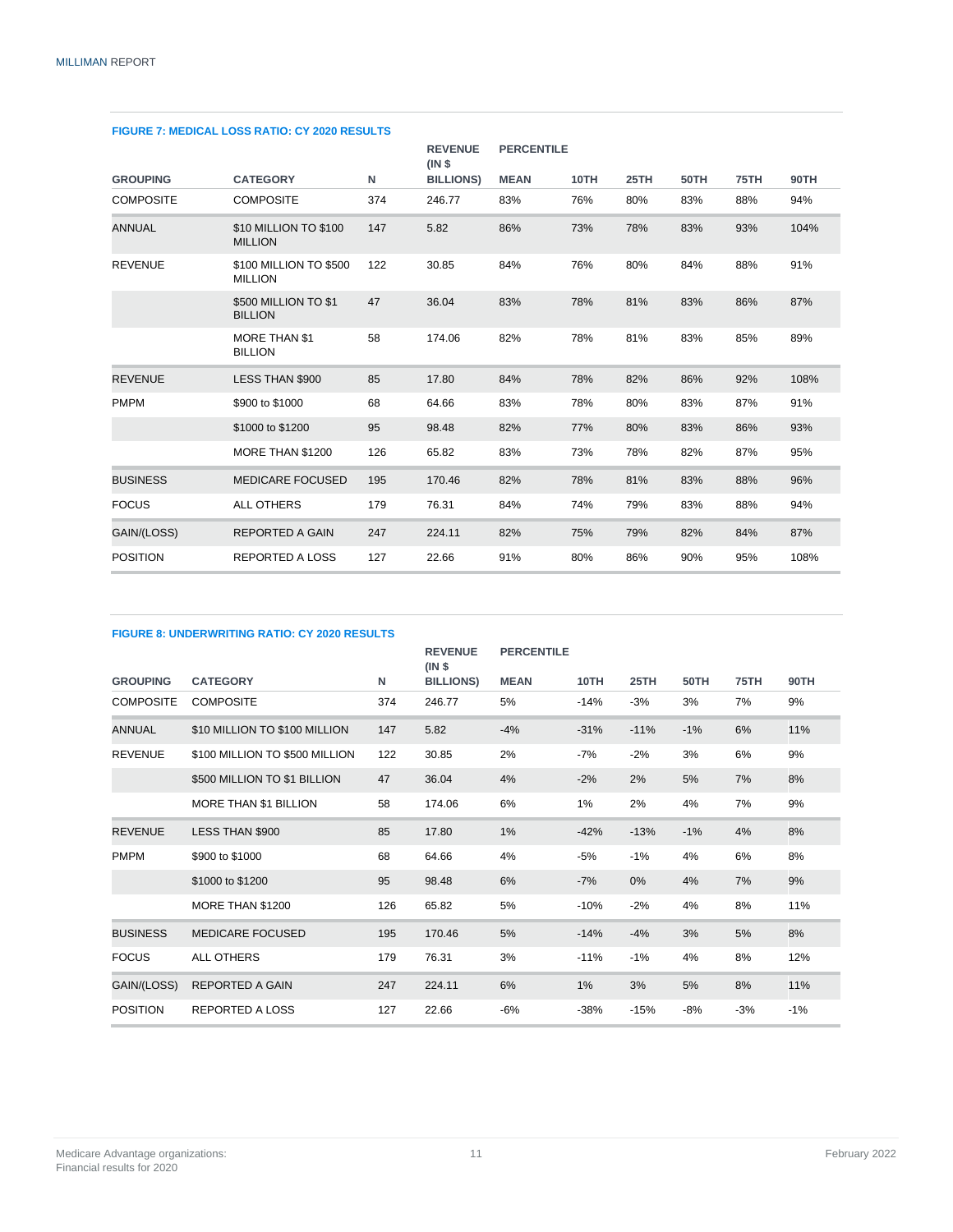| FIGURE 9: RISK-BASED CAPITAL RATIO: CY 2020 RESULTS |     |                         |                   |        |        |        |        |         |
|-----------------------------------------------------|-----|-------------------------|-------------------|--------|--------|--------|--------|---------|
|                                                     |     | <b>REVENUE</b><br>(INS) | <b>PERCENTILE</b> |        |        |        |        |         |
| <b>CATEGORY</b>                                     | N   | <b>BILLIONS</b> )       | <b>MEAN</b>       | 10TH   | 25TH   | 50TH   | 75TH   | 90TH    |
| <b>COMPOSITE</b>                                    | 374 | 246.77                  | 653.7%            | 311.0% | 375.9% | 492.4% | 673.9% | 1105.6% |
| \$10 MILLION TO \$100 MILLION                       | 147 | 5.82                    | 651.8%            | 293.8% | 372.6% | 513.1% | 739.5% | 1375.7% |
| \$100 MILLION TO \$500 MILLION                      | 122 | 30.85                   | 618.2%            | 333.2% | 386.9% | 513.0% | 682.4% | 938.4%  |
| \$500 MILLION TO \$1 BILLION                        | 47  | 36.04                   | 686.6%            | 322.7% | 400.4% | 523.3% | 660.9% | 1014.7% |
| MORE THAN \$1 BILLION                               | 58  | 174.06                  | 664.0%            | 255.1% | 371.9% | 440.2% | 610.6% | 780.6%  |
| LESS THAN \$900                                     | 85  | 17.80                   | 813.5%            | 361.8% | 425.7% | 561.3% | 758.5% | 1390.2% |
| \$900 to \$1000                                     | 68  | 64.66                   | 679.4%            | 357.6% | 409.3% | 597.6% | 715.9% | 1229.6% |
| \$1000 to \$1200                                    | 95  | 98.48                   | 563.6%            | 331.5% | 391.4% | 526.6% | 647.7% | 1019.5% |
| MORE THAN \$1200                                    | 126 | 65.82                   | 646.2%            | 257.1% | 331.3% | 425.6% | 567.4% | 814.5%  |
| <b>MEDICARE FOCUSED</b>                             | 195 | 170.46                  | 495.7%            | 265.8% | 351.9% | 451.1% | 604.4% | 826.5%  |
| <b>ALL OTHERS</b>                                   | 179 | 76.31                   | 710.0%            | 342.4% | 405.4% | 562.4% | 762.7% | 1220.1% |
| <b>REPORTED A GAIN</b>                              | 247 | 224.11                  | 569.5%            | 342.1% | 404.3% | 546.4% | 691.7% | 1102.0% |
| <b>REPORTED A LOSS</b>                              | 127 | 22.66                   | 873.5%            | 225.5% | 324.3% | 430.9% | 642.8% | 1078.4% |
|                                                     |     |                         |                   |        |        |        |        |         |

#### **FIGURE 9: RISK-BASED CAPITAL RATIO: CY 2020 RESULTS**

#### **FIGURE 10: ADMINISTRATIVE LOSS RATIO: CY 2020 RESULTS**

|                  |                                |     | <b>REVENUE</b><br>(INS) | <b>PERCENTILE</b> |      |      |      |      |      |
|------------------|--------------------------------|-----|-------------------------|-------------------|------|------|------|------|------|
| <b>GROUPING</b>  | <b>CATEGORY</b>                | N   | <b>BILLIONS</b> )       | <b>MEAN</b>       | 10TH | 25TH | 50TH | 75TH | 90TH |
| <b>COMPOSITE</b> | <b>COMPOSITE</b>               | 374 | 246.77                  | 13%               | 9%   | 12%  | 14%  | 17%  | 25%  |
| <b>ANNUAL</b>    | \$10 MILLION TO \$100 MILLION  | 147 | 5.82                    | 18%               | 9%   | 13%  | 15%  | 25%  | 35%  |
| <b>REVENUE</b>   | \$100 MILLION TO \$500 MILLION | 122 | 30.85                   | 13%               | 9%   | 11%  | 14%  | 17%  | 19%  |
|                  | \$500 MILLION TO \$1 BILLION   | 47  | 36.04                   | 13%               | 9%   | 11%  | 13%  | 15%  | 17%  |
|                  | MORE THAN \$1 BILLION          | 58  | 174.06                  | 12%               | 9%   | 11%  | 13%  | 14%  | 15%  |
| <b>REVENUE</b>   | LESS THAN \$900                | 85  | 17.80                   | 15%               | 10%  | 12%  | 17%  | 25%  | 37%  |
| <b>PMPM</b>      | \$900 to \$1000                | 68  | 64.66                   | 14%               | 10%  | 12%  | 14%  | 16%  | 18%  |
|                  | \$1000 to \$1200               | 95  | 98.48                   | 12%               | 8%   | 11%  | 13%  | 15%  | 17%  |
|                  | MORE THAN \$1200               | 126 | 65.82                   | 12%               | 9%   | 11%  | 13%  | 16%  | 24%  |
| <b>BUSINESS</b>  | <b>MEDICARE FOCUSED</b>        | 195 | 170.46                  | 13%               | 10%  | 12%  | 14%  | 17%  | 28%  |
| <b>FOCUS</b>     | <b>ALL OTHERS</b>              | 179 | 76.31                   | 13%               | 8%   | 11%  | 13%  | 16%  | 24%  |
| GAIN/(LOSS)      | <b>REPORTED A GAIN</b>         | 247 | 224.11                  | 12%               | 9%   | 10%  | 13%  | 15%  | 16%  |
| <b>POSITION</b>  | <b>REPORTED A LOSS</b>         | 127 | 22.66                   | 16%               | 12%  | 14%  | 17%  | 25%  | 37%  |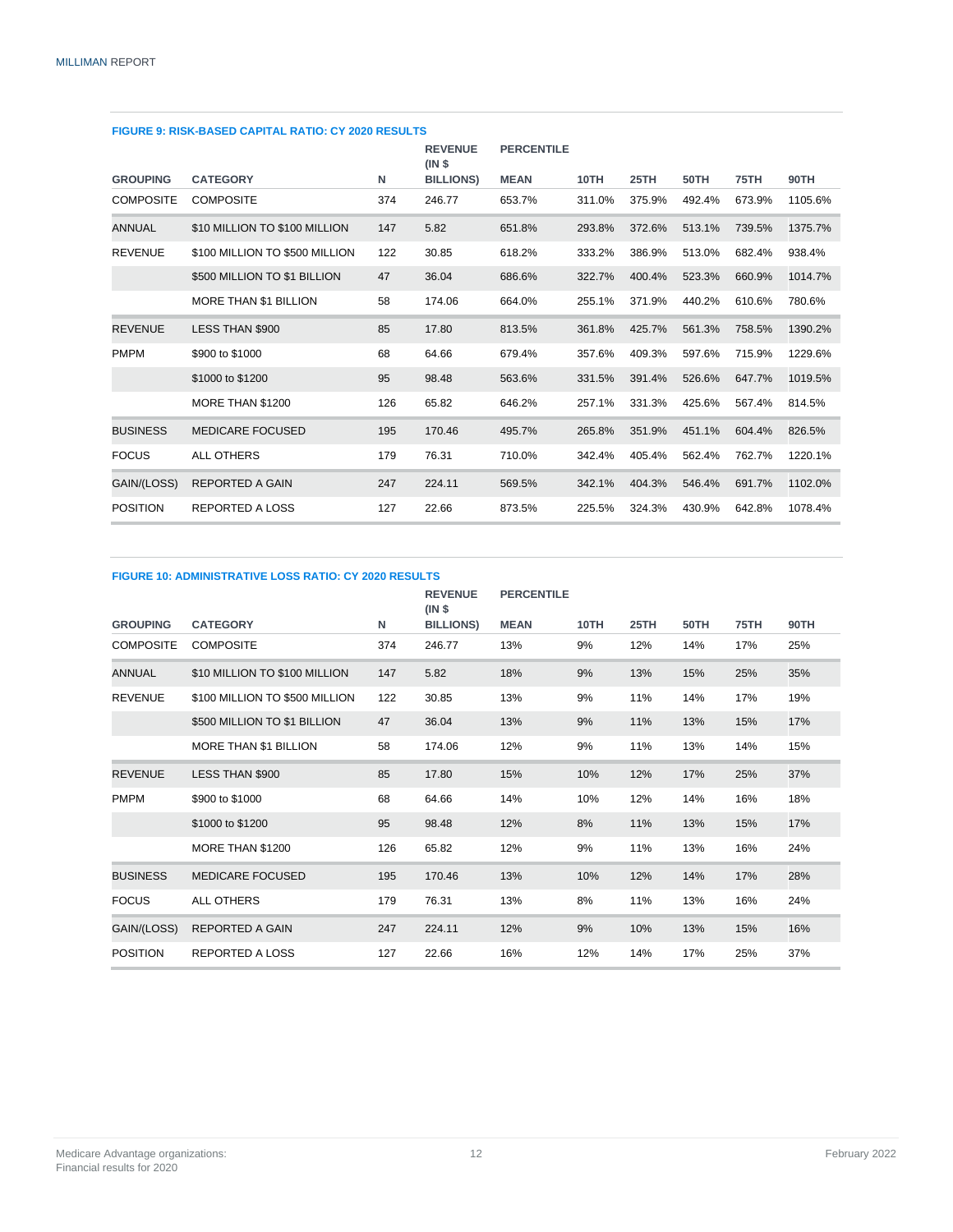### <span id="page-14-0"></span>Appendix 2: Definition of financial metrics

The financial metrics calculated for purposes of this report include medical loss ratio (MLR), administrative loss ratio (ALR), underwriting ratio (UW ratio), risk-based capital (RBC) ratio, and administrative cost PMPM. These selected metrics focus primarily on the income statement values of the financial statement except for the RBC ratio, which is a capital (or solvency) measure.

The financial metrics selected encompass five of the primary measures used by MAOs, regulators, and other stakeholders to evaluate the financial performance of an MAO. The metrics are defined in greater detail below.

#### **MEDICAL LOSS RATIO (MLR)**

MLR is a common financial metric used to report and benchmark the financial performance of an MAO. The MLR represents the proportion of revenue used by the MAO to fund claim expenses. The MLR is stated as a percentage, with claim expense in the numerator and revenue in the denominator.

In terms of the statutory annual statement, the MLR was defined as follows:

| $MLR =$ | (TOTAL HOSPITAL AND MEDICAL EXPENSES + INCREASE IN RESERVES FOR A&H CONTRACTS) ÷ TOTAL REVENUE      |
|---------|-----------------------------------------------------------------------------------------------------|
|         | TOTAL HOSPITAL AND MEDICAL EXPENSES: TITLE XVIII-MEDICARE (P.7. L.17. C.7)                          |
| WHERE:  | INCREASE IN RESERVES FOR ACCIDENT AND HEALTH (A&H) CONTRACTS: TITLE XVIII-MEDICARE (P.7, L.21, C.7) |
|         | TOTAL REVENUE: TITLE XVIII-MEDICARE (P.7, L.7, C.7)                                                 |

As noted previously, the MA Part D program includes prospective payments for LICS, CGDP, and federal reinsurance. MAOs are not at risk for these programs. Neither the prospective payments nor the annual true-ups should be reported as revenue. The Part D program also includes a risk corridor program where the MAOs and CMS share in favorable or unfavorable prescription drug experience relative to a bid target. The risk corridor payments or receivables should be included in revenue.

Actuaries and financial analysts use the MLR as a measure of premium adequacy and often compare the resulting programs. The target loss ratios (the claim cost included in the premium or capitation rate) vary by state and populations enrolled. Additionally, there may be reporting differences among MAOs as to what is classified as medical expense versus administrative expense.

As previously noted, the definition of MLR for purposes of this report may not be consistent with other definitions.

#### **UNDERWRITING RATIO**

The UW ratio is the sum of the MLR and the ALR (defined below) subtracted from 100%. A positive UW ratio indicates a financial gain, while a negative UW ratio indicates a loss. This financial metric is used to report and benchmark the financial performance of an MAO in consideration of both medical and administrative expenses. The UW ratio represents the funding after medical and administrative expenses. The UW ratio is stated as a percentage, with total underwriting gain or loss in the numerator and revenue in the denominator.

In terms of the statutory annual statement, the UW ratio was defined as follows:

| UW RATIO $=$ | NET UNDERWRITING GAIN OR (LOSS) ÷ TOTAL REVENUE                                                                               |
|--------------|-------------------------------------------------------------------------------------------------------------------------------|
| WHERE:       | NET UNDERWRITING GAIN OR (LOSS): TITLE XVIII-MEDICARE (P.7, L.24, C.7)<br>TOTAL REVENUE: TITLE XVIII-MEDICARE (P.7, L.7, C.7) |

The UW ratio is focused on the income from operations and excludes consideration of investment income and income taxes. The UW ratio requires interpretation and considerations similar in nature to the MLR and ALR metrics.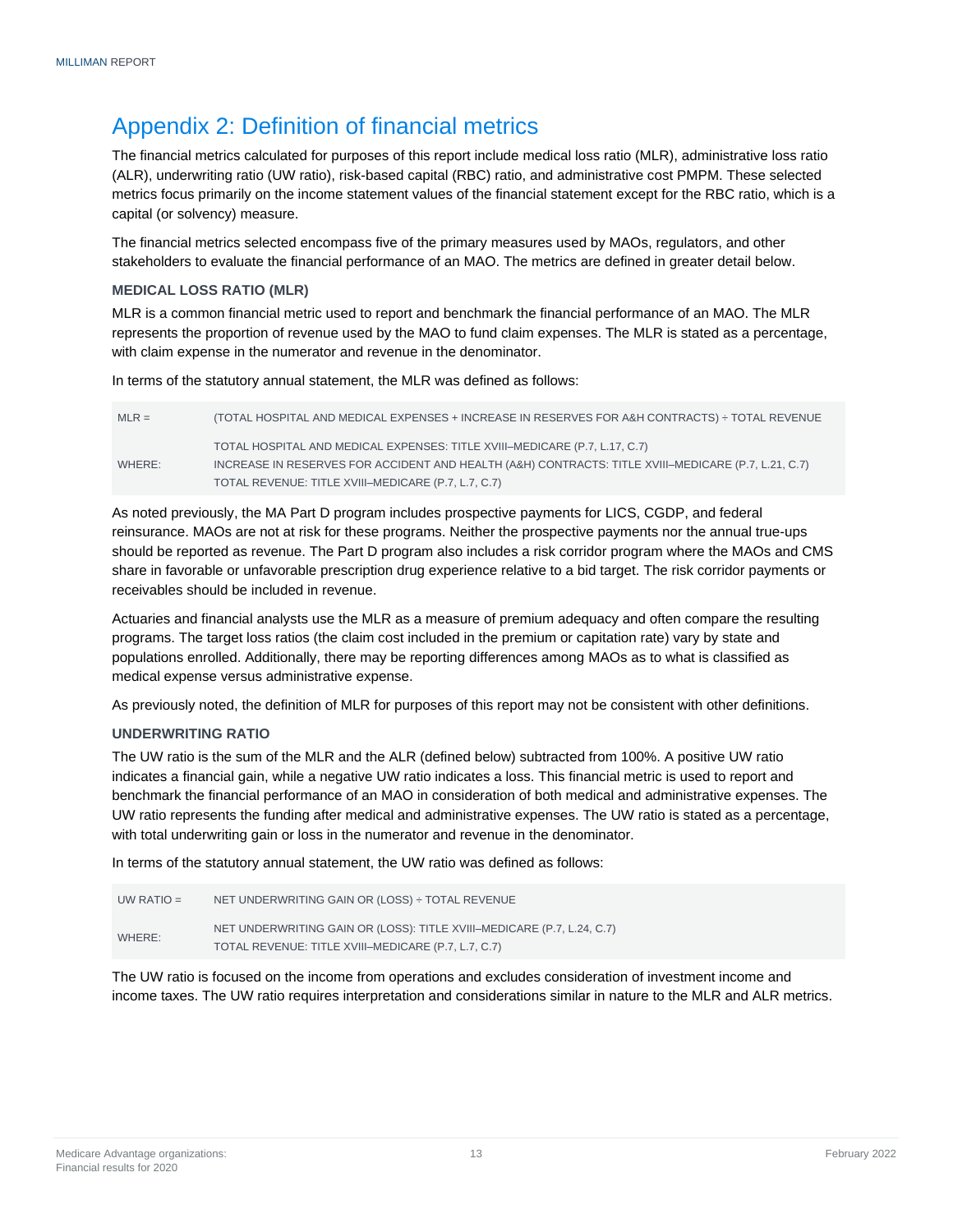#### **RISK-BASED CAPITAL (RBC) RATIO**

The RBC ratio is a financial metric used by many insurance regulators to monitor the financial health or solvency of the MAOs. The RBC ratio represents the proportion of the required minimum capital that is held by the MAO as of a specific date (the end of the financial reporting period). The RBC ratio is stated as a percentage or a ratio, with total adjusted capital (TAC) in the numerator and authorized control level (ACL) in the denominator.

The NAIC prescribes a specific formula to develop both the TAC and the ACL. Further, the MAO is subjected to various action levels based on the resulting RBC ratio, as follows:

- Company action level (TAC is between 150% and 200% of the ACL RBC)
- Regulatory action level (TAC is between 100% and 150% of the ACL RBC)
- Authorized control level (TAC is between 70% and 100% of the ACL RBC)
- Mandatory control level (TAC is less than 70% of the ACL RBC)

In terms of the statutory annual statement, the RBC ratio was defined as follows:

| RBC RATIO $=$ | TOTAL ADJUSTED CAPITAL ÷ AUTHORIZED CONTROL LEVEL                                 |
|---------------|-----------------------------------------------------------------------------------|
| WHERE:        | TOTAL ADJUSTED CAPITAL: TOTAL ADJUSTED CAPITAL-CURRENT YEAR (P.28, L.14, C.1)     |
|               | AUTHORIZED CONTROL LEVEL: AUTHORIZED CONTROL LEVEL-CURRENT YEAR (P.28, L.15, C.1) |

Note: The RBC ratio is not unique to the MA line of business as it is calculated at the company level. Therefore, companies reporting non-Medicare business will reflect composite RBC ratios for all lines of business within the reported legal entity.

#### **ADMINISTRATIVE LOSS RATIO (ALR)**

ALR is also a common financial metric used to report and benchmark the financial performance of an MAO. The ALR represents the proportion of revenue that was used by the MAO to fund administrative expenses. The ALR is stated as a percentage, with administrative expense in the numerator and revenue in the denominator.

In terms of the statutory annual statement, the ALR was defined as follows:

| $ALR =$ | (CLAIM ADJUSTMENT EXPENSES + GENERAL ADMINISTRATIVE EXPENSES) ÷ TOTAL REVENUE |
|---------|-------------------------------------------------------------------------------|
|         | CLAIM ADJUSTMENT EXPENSES: TITLE XVIII-MEDICARE (P.7, L.19, C.7)              |
| WHERE:  | GENERAL ADMINISTRATIVE EXPENSES: TITLE XVIII-MEDICARE (P.7, L.20, C.7)        |
|         | TOTAL REVENUE: TITLE XVIII-MEDICARE (P.7, L.7, C.7)                           |

The ALR requires interpretation and considerations similar in nature to the MLR metric outlined above, most notably impacted by the state and federal taxes levied on MAOs across the different states.

#### **ADMINISTRATIVE COST PMPM**

The administrative cost PMPM is the second metric for analyzing administrative expenses because of the fixed cost nature of certain components of the administrative expense. The administrative cost PMPM was defined as follows:

|        | ADMIN PMPM = (CLAIM ADJUSTMENT EXPENSES + GENERAL ADMINISTRATIVE EXPENSES) ÷ CURRENT YEAR MEMBER MONTHS |
|--------|---------------------------------------------------------------------------------------------------------|
|        | CLAIM ADJUSTMENT EXPENSES: TITLE XVIII-MEDICARE (P.7, L.19, C.7)                                        |
| WHERE: | GENERAL ADMINISTRATIVE EXPENSES: TITLE XVIII-MEDICARE (P.7, L.20, C.7)                                  |
|        | CURRENT YEAR MEMBER MONTHS: TITLE XVIII-MEDICARE (P.30 GT, L.6, C.8)                                    |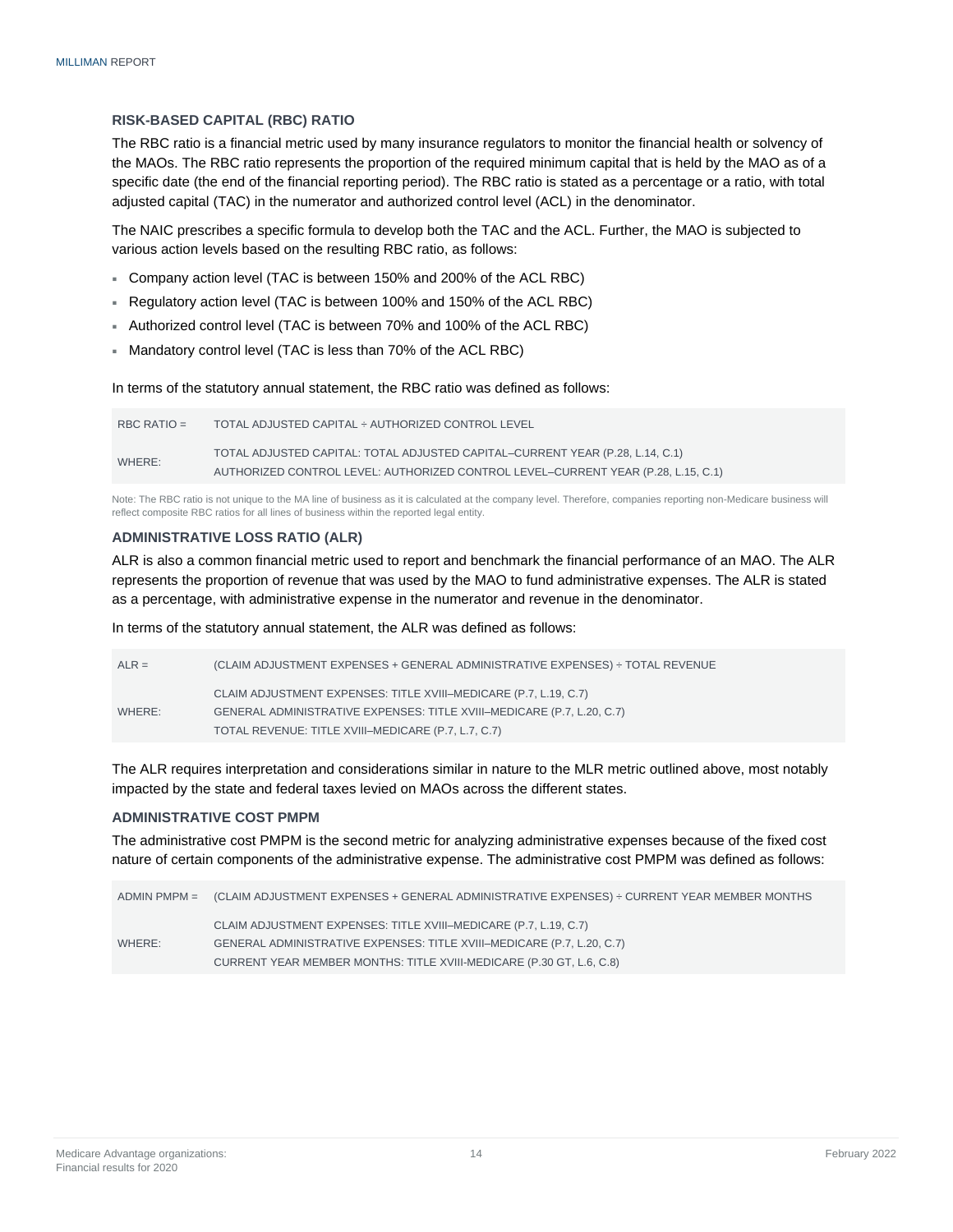#### **ADMINISTRATIVE EXPENSE CATEGORIES**

The administrative expenses reported on the Underwriting and Investment Exhibit Part 3 Analysis of Expenses page are broken out into 25 specific line items. We grouped these line items into five administrative expense categories to better illustrate the components of administrative cost incurred by the MAOs. The subcategories were selected to be intuitive groupings as well as meaningful with respect to their relative magnitudes. The following descriptions outline each administrative expense category:

- Human capital: Administrative costs associated with the employment of MAO staff.
- Outsourcing: Administrative costs associated with functions outsourced to a third party.
- Operating expenses: Administrative costs associated with the day-to-day costs of running the MAO.
- Taxes and fees: Administrative costs associated with taxes and fees incurred by the MAO. We assigned payroll taxes to the human capital category. We assigned real estate taxes to the operating expenses category.
- Other expenses: Administrative costs for aggregate write-ins.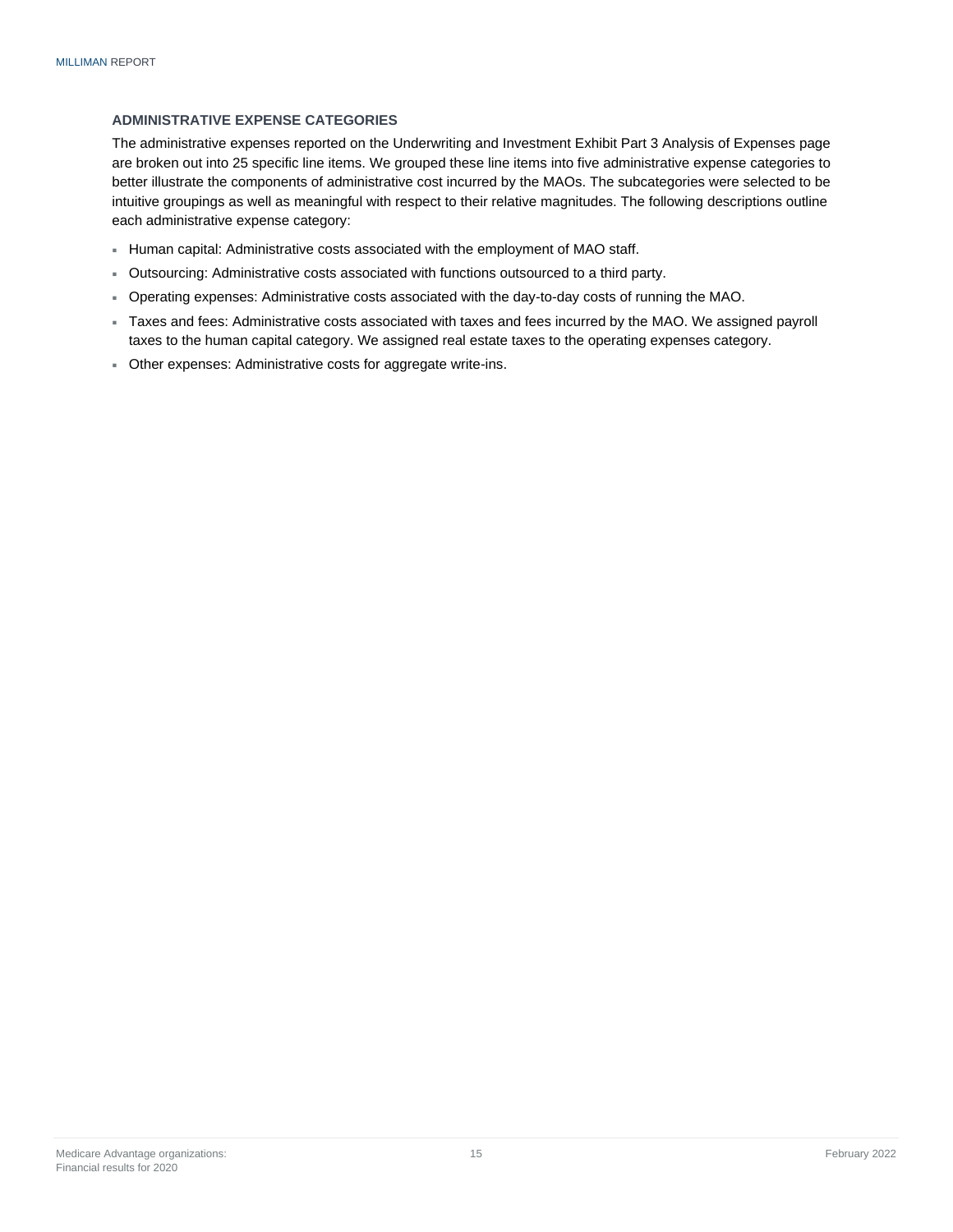| <b>FIGURE 11: ADMINISTRATIVE CATEGORY DEFINITION</b> |                                                                         |                   |  |  |  |  |
|------------------------------------------------------|-------------------------------------------------------------------------|-------------------|--|--|--|--|
| <b>ADMINISTRATIVE EXPENSE BREAKDOWN</b>              | <b>U&amp;I EXHIBIT PART 3</b><br><b>EXPENSES (COLUMNS 3-4)</b>          |                   |  |  |  |  |
| <b>HUMAN CAPITAL</b>                                 | SALARIES, WAGES, AND OTHER BENEFITS                                     | LINE <sub>2</sub> |  |  |  |  |
|                                                      | BOARDS, BUREAUS, AND ASSOCIATION FEES                                   | <b>LINE 15</b>    |  |  |  |  |
|                                                      | INSURANCE, EXCEPT ON REAL ESTATE                                        | <b>LINE 16</b>    |  |  |  |  |
|                                                      | <b>PAYROLL TAXES</b>                                                    | LINE 23.4         |  |  |  |  |
| <b>OUTSOURCING</b>                                   | AUDITING, ACTUARIAL, AND OTHER CONSULTING SERVICES                      | LINE <sub>6</sub> |  |  |  |  |
|                                                      | OUTSOURCED SERVICES INCLUDING EDP, CLAIMS, AND OTHER<br><b>SERVICES</b> | <b>LINE 14</b>    |  |  |  |  |
| <b>OPERATING EXPENSES</b>                            | <b>RENT</b>                                                             | LINE 1            |  |  |  |  |
|                                                      | <b>COMMISSIONS</b>                                                      | LINE <sub>3</sub> |  |  |  |  |
|                                                      | LEGAL FEES AND EXPENSES                                                 | LINE <sub>4</sub> |  |  |  |  |
|                                                      | CERTIFICATIONS AND ACCREDIDATION FEES                                   | LINE <sub>5</sub> |  |  |  |  |
|                                                      | <b>TRAVELING EXPENSES</b>                                               | LINE <sub>7</sub> |  |  |  |  |
|                                                      | MARKETING AND ADVERTISING                                               | LINE <sub>8</sub> |  |  |  |  |
|                                                      | POSTAGE, EXPRESS, AND TELEPHONE                                         | LINE 9            |  |  |  |  |
|                                                      | PRINTING AND OFFICE SUPPLIES                                            | <b>LINE 10</b>    |  |  |  |  |
|                                                      | OCCUPANCY, DEPRECIATION, AND AMORTIZATION                               | <b>LINE 11</b>    |  |  |  |  |
|                                                      | <b>EQUIPMENT</b>                                                        | <b>LINE 12</b>    |  |  |  |  |
|                                                      | COST OR DEPRECIATION OF EDP EQUIPMENT AND SOFTWARE                      | <b>LINE 13</b>    |  |  |  |  |
|                                                      | COLLECTION AND BANK SERVICE CHARGES                                     | <b>LINE 17</b>    |  |  |  |  |
|                                                      | <b>GROUP SERVICE AND ADMINISTRATION FEES</b>                            | LINE 18           |  |  |  |  |
|                                                      | REAL ESTATE EXPENSES                                                    | <b>LINE 21</b>    |  |  |  |  |
|                                                      | REAL ESTATE TAXES                                                       | <b>LINE 22</b>    |  |  |  |  |
|                                                      | INVESTMENT EXPENSES NOT INCLUDED ELSEWHERE                              | <b>LINE 24</b>    |  |  |  |  |
| TAXES AND FEES                                       | STATE AND LOCAL INSURANCE TAXES                                         | LINE 23.1         |  |  |  |  |
|                                                      | <b>STATE PREMIUM TAXES</b>                                              | LINE 23.2         |  |  |  |  |
|                                                      | REGULATORY AUTHORITY LICENSES AND FEES                                  | LINE 23.3         |  |  |  |  |
|                                                      | OTHER (EXCLUDING FEDERAL INCOME AND REAL ESTATE<br>TAXES)               | LINE 23.5         |  |  |  |  |
| <b>OTHER</b>                                         | AGGREGATE WRITE-INS FOR EXPENSES                                        | <b>LINE 25</b>    |  |  |  |  |
| <b>EXCLUDED</b>                                      | REIMBURSEMENTS BY UNINSURED PLANS                                       | <b>LINE 19</b>    |  |  |  |  |
|                                                      | REIMBURSEMENTS FROM FISCAL INTERMEDIARIES                               | <b>LINE 20</b>    |  |  |  |  |